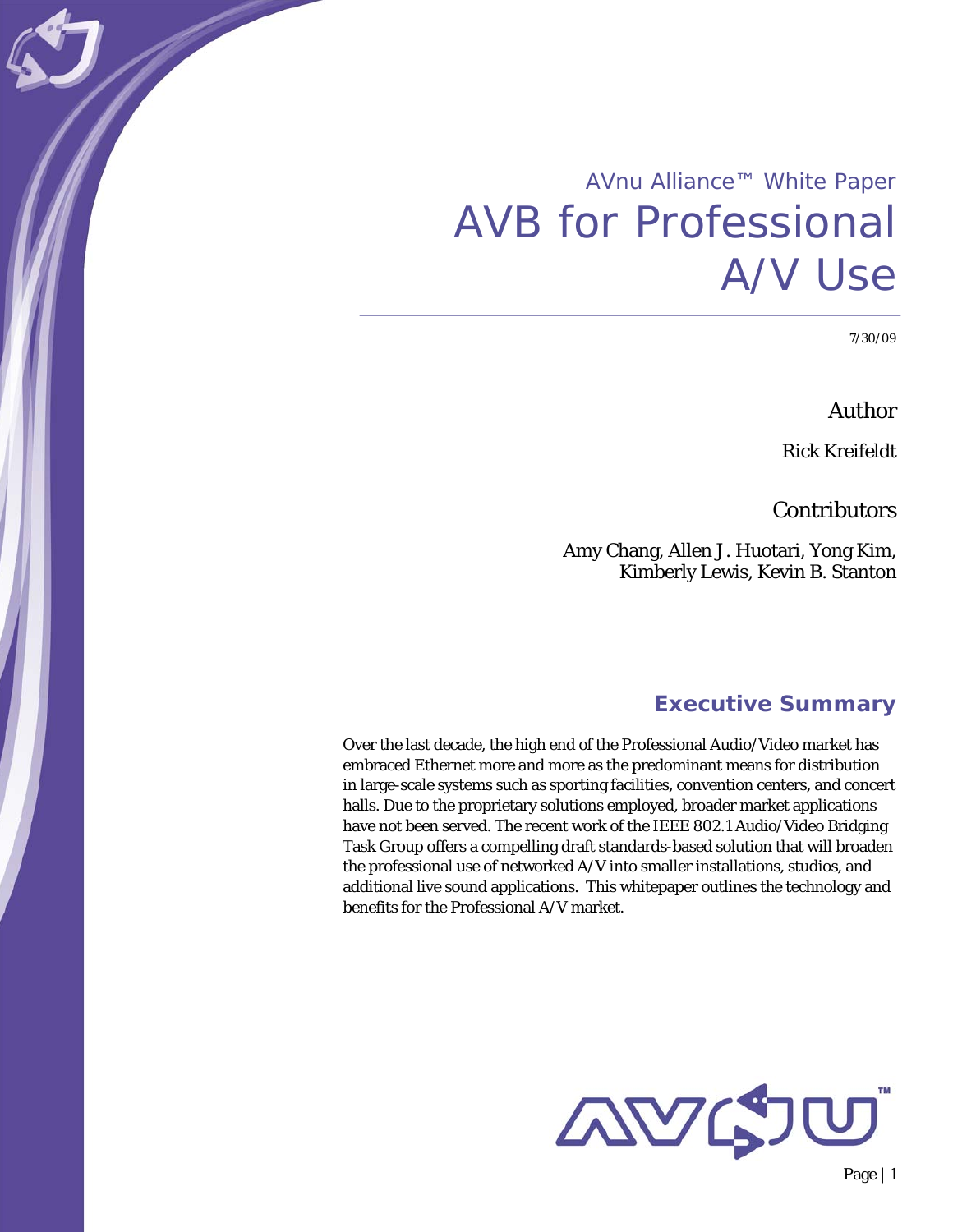# **About AVnu Alliance**

The AVnu Alliance is an industry forum dedicated to the advancement of professional-quality audio video transport by promoting the adoption of the IEEE 802.1 Audio Video Bridging (AVB), and the related IEEE 1722 and IEEE 1733, standards over various networking link-layers. The organization will create compliance test procedures and processes that help ensure AVB interoperability of networked A/V devices, helping to provide high quality streaming A/V experience. The Alliance will promote awareness of the benefits of AVB technologies and intends to collaborate with other organizations and entities to make use of this work in their respective efforts to provide a better end-user A/V experience.

The Alliance is focused on applications of these technologies in the Automotive, Professional, and Consumer Electronics markets.

© 2009 by AVnu Alliance. All rights reserved. AVnu™, AVnu Alliance™, and AVnu design and logos are trademarks and of the AVnu Alliance. All other names and logos are trademarks and/or service marks of their respective owners. Specifications and content subject to change without notice.

THIS DOCUMENT IS PROVIDED "AS IS" WITH NO WARRANTIES WHATSOEVER, EXPRESS, IMPLIED, OR STATUTORY. AVNU ALLIANCE MAKES NO GUARANTEES, CONDITIONS OR REPRESENTATIONS AS TO THE ACCURACY OR COMPLETENESS CONTAINED HEREIN. AVnu Alliance disclaims all liability, including liability for infringement, of any proprietary or intellectual property rights, relating to use of information in this document. No license, express or implied, by estoppel or otherwise, to any proprietary or intellectual property rights is granted herein.

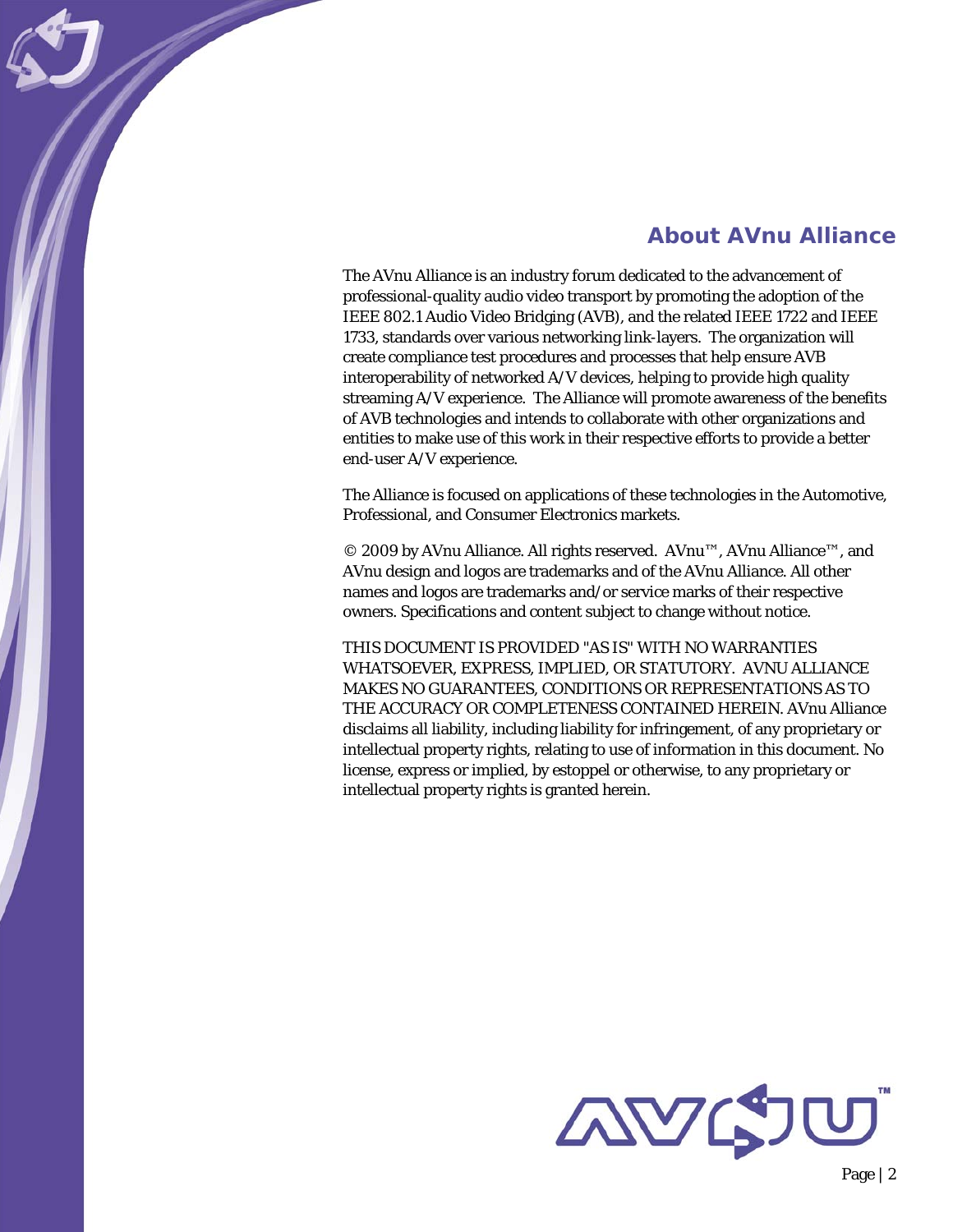# **Introduction**

Over the course of the last decade, Ethernet and Wi-Fi have become the most dominant of all networking technologies. Many people with a computer have at one time or another plugged into an Ethernet network via the RJ45 jack. As time has progressed, both of these technologies have continuously pushed the boundaries of speed – with the current state-ofthe-art Ethernet moving to 100Gbps. Given the enormous cost savings in cabling and other infrastructure over analog cable, it seems natural that networked audio/video would be very widespread in the professional world, but it is not. Only the largest facilities routinely employ networked systems. Professional A/V applications have been hampered by two main problems: high per-node cost and daunting technical expertise required to deploy a networked A/V system. These issues could not be tackled by the proprietary solutions that emerged over the last decade. Only the extreme economies of scale realized by standards-based silicon could change the equation in the professional market. The IEEE AVB task group is developing a series of enhancements that provide the means for the highly-reliable delivery of lowlatency, synchronized audio and video. This technology is expected to provide the capabilities and functionality to construct affordable, highperformance professional media networks.

## **Benefits**

### Synchronization

All AVB devices are synchronized to a common timebase reference via the IEEE 802.1 AS Precision Time Protocol (PTP). The 802.1 AS protocol defines clock master selection algorithms, link delay and networking queuing measurement and compensation, and clock rate matching and adjustment mechanisms. To make use of 802.1AS, streams are expected to include a presentation time. All devices in the network can then align their playback using by comparing the presentation time information in the stream packets to the 802.1 AS

common time-base. One advantage of this approach is that the with 802.1AS and presentation timeencapsulated streams, and AVB network inherently supports multiple simultaneous sample rates and sample clock sources which allow, for example, video and audio streams to be synchronized even though they travel on different paths with different sample rates. A second advantage of utilizing presentation time is that if there are two devices outputting the same stream, they are precisely locked in their playback even though they may be a different network distance away from the source.

#### Reliability with no infrastructure configuration

First and foremost, a professional A/V network needs reliable transmission with no audio defects (pops or clicks), video dropouts, or other artifacts. The niche solutions currently employed in large professional systems have required engineered networks with multiple VLANs and careful handtuning of topology and parameters. The IEEE 802.1Qat Stream Reservation Protocol (SRP) provides mechanisms for reserving stream bandwidth that allows endpoint applications to configure the routes, eliminating the need for this type of infrastructure network engineering. SRP checks end-to-end bandwidth availability before an A/V stream starts. If bandwidth is available, it is "locked down" along the entire path until explicitly released. SRP works hand-in-hand with the IEEE 802.1Qav Queuing and Forwarding Protocol (Qav). Qav schedules time-sensitive A/V streaming data, ensuring timeliness through the network. Regular non-steaming traffic is treated in such a way that it cannot interfere with reserved AVB traffic. Utilizing the AVB protocols, intelligent devices communicate with the network to provide reliable A/V streaming without the need for the installer to perform extensive hand tuning of the network.

#### Low-latency

SRP and the Qav protocols together ensure end-toend timely delivery of all reserved media streams. Without these protocols, there is no way to know how much intervening non-media traffic or how many media packets the switches may queue up.

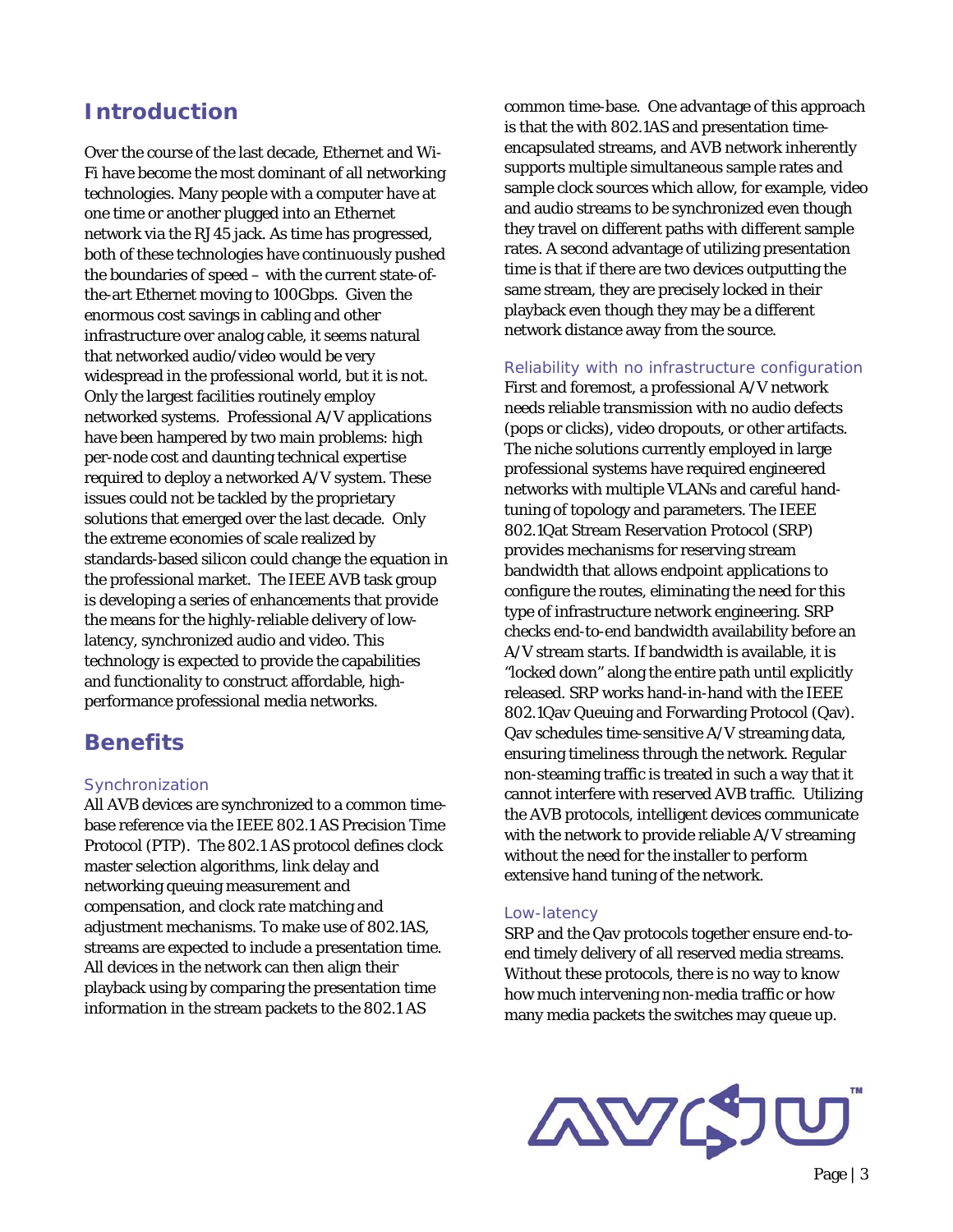Designers of previous proprietary systems built in large amounts of buffering at the end nodes because of the uncertainty of when you will receive a media packet. With AVB on a wired Ethernet network, the worse case travel time is known throughout the entire network. As a result, only a small amount of buffering is required and very low latencies  $-2$ milliseconds over seven switch hops in a 100 Mbps Ethernet network – can be achieved, and even better at gigabit speeds.

#### Networked Live Sound

Let's face it – analog wiring is simple and easy – and heavy. Networked control of amplifiers or powered loudspeakers is commonplace and there is a natural desire to use that same Ethernet cabling for signal transport. Thanks to the emerging standards of the AVB group, we can easily combine audio streaming plus control – without requiring the user to become an IT expert. The highly-reliable delivery offered by SRP makes AVB as simple as analog – route a signal from one device to another and you know it will get there – every time – with no glitches.

With modern gigabit Ethernet solutions, the latency of an AVB network can be virtually imperceptible. At roughly 25 microseconds per switch hop, the minimum possible latency between two digital products connected with AVB will be much lower than the latency of those same two products connected via analog with the resulting extra D/A and A/D conversion.

#### AVB in the Studio

Ethernet in the recording studio is a natural, whether in a small home-recording studio or a large broadcast facility. In the future if computers with AVB capable ports are available, then the home recording enthusiast will have an easy and affordable high-bandwidth recording interface. On the highend of the market, large broadcasting facilities that need to route and switch uncompressed HD video can find their infrastructure greatly reduced when an AVB network does the routing for them instead of an expensive purpose-built central HD-video

router. With the addition of AVB capabilities to 10G and 100G Ethernet, the largest broadcast facility can enjoy networked HD video distribution and matrixing utilizing modern IT networks.

## AVB Installed in your nightclub, church, or theme park

Contractors and consultants that currently are either working with proprietary solutions or seldom deploy networked audio/video because of the cost and complexity will find AVB meets their needs. It has all the performance needed for the most demanding system, with simple-to-no network management. AVB can be added to Professional Audio/Video products at all different price-points and performance levels; moving networked systems down from large-scale installations to the nightclub or small church level.

#### A System That Grows With You

Because AVB is being developed by the IEEE standards community it will benefit from everincreasing speeds and other options and features. For example, HD video can easily be passed uncompressed over a 10 Gigabit Ethernet link, which today can be affordably delivered over copper cable or optical at long distances. Upper-layer features like security and network management can be used as needed without engineering a custom solution.

#### Multiple Suppliers

Many small microcontrollers and DSPs are Ethernet capable today. With only a small silicon change, these chips can easily support AVB. The costs of designing these devices can be amortized over many different markets, not just a niche part for the Professional market. In the past, companies with proprietary solutions have had difficulty funding the development of their next-generation chip, leaving the Pro Audio industry stalled at a given capability. Because of the wide applicability of the technology, the Professional A/V market will reap the benefits of solutions aimed at the mass-market. Several silicon companies have already announced plans to support AVB – and more can be expected soon.